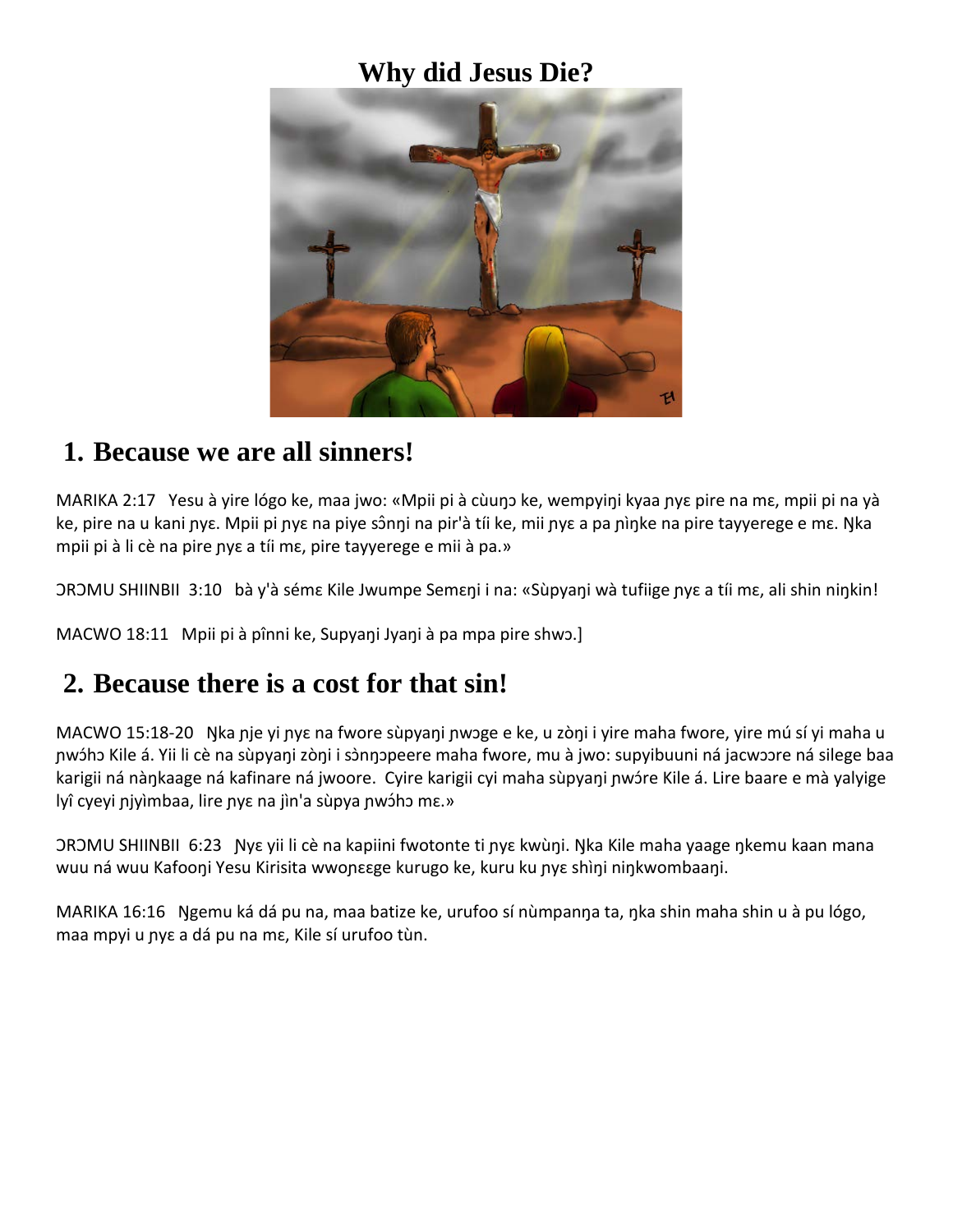

**There is a cost for our sin!**

## **3. Because Jesus died and paid for our sins on the cross!**

MACWO 1:21 U sí n-pa si pùnambile, maa li mɛge le Yesu, naha na yɛ uru u sí n-pa u shiinbii kapegigii yàfa pi na, si pi shwɔ.»

MACWO 15:18-20 Ŋka ɲje yi ɲyɛ na fwore sùpyaŋi ɲwɔge e ke, u zòŋi i yire maha fwore, yire mú sí yi maha u pwɔ́hɔ Kile á. Yii li cè na sùpyaŋi zòŋi i sɔ̀nŋɔpeere maha fwore, mu à jwo: supyibuuni na jacwɔɔre na silege baa karigii ná nàŋkaage ná kafinare ná jwoore. Cyire karigii cyi maha sùpyaŋi ɲwɔ́re Kile á. Lire baare e mà yalyige lyî cyeyi niyìmbaa, lire nye na jìn'a sùpya nwɔ́hɔ mɛ.»

ƆRƆMU SHIINBII 5:8 Ŋka Kile à li cyêe wuu na na ur'à sàa wuu kyaa táan uy'á. Mà wuu yaha kapegigii mpyiŋi i sahaŋki, Kirisita à kwû wuu kurugo.

YUHANA 3:16 Kile à sàa diɲyɛ sùpyire kyaa táan uy'á fo u à u Jyaŋi niŋkinŋi kan sáraga, ŋgemu ká dá u na ke, urufoo nùmpanŋke kà ŋkɛ̀ɛge mɛ, ŋka u shìŋi niŋkwombaaŋi ta.

MACWO 18:11 Mpii pi à pînni ke, Supyaŋi Jyaŋi à pa mpa pire shwɔ.]

### **4. Salvation is a free gift, not by good works. You must take God's word for it, and trust Jesus alone!**

KAPYIIŊKII 4:12 Ɲyɛ shwofooŋi wà saha ɲyɛ uru baare e mɛ. Mɛge cye kurugo wuu sí nùmpanŋa ta ke, kuru ɲyɛ a le sùpyaŋi wà tufiige na ŋke ɲìŋke na Yesu baare e mɛ.»

EFESE SHIINBII 2:8-9 Yii li cè na Kile à ɲwɔ yii na, maa yii shwɔ yii dániyaŋi cye kurugo. Yii yabilimpil'e bà lir'à fworo mɛ. Kile u à lire pyi yii á mana. Lire ɲyɛ a pyi yii kacɛnŋkii cye kurugo mɛ, lire e sùpyaŋi wà tufiige sì n-jà uye pêe mɛ.

TITI 3:5 u à wuu shwɔ mana. Wuu kacɛnŋkii kurugo bà u à lire pyi mɛ. Kile à wuu ɲùɲaara ta maa wuu shwɔ, maa wuu jyé a fíniŋɛ. U à lire pyi u Munaani fànhe cye kurugo, maa wuu pyi sùpyii nivɔnmii bà wuu si mpyi si shìŋi nivɔnŋi ta mɛ.